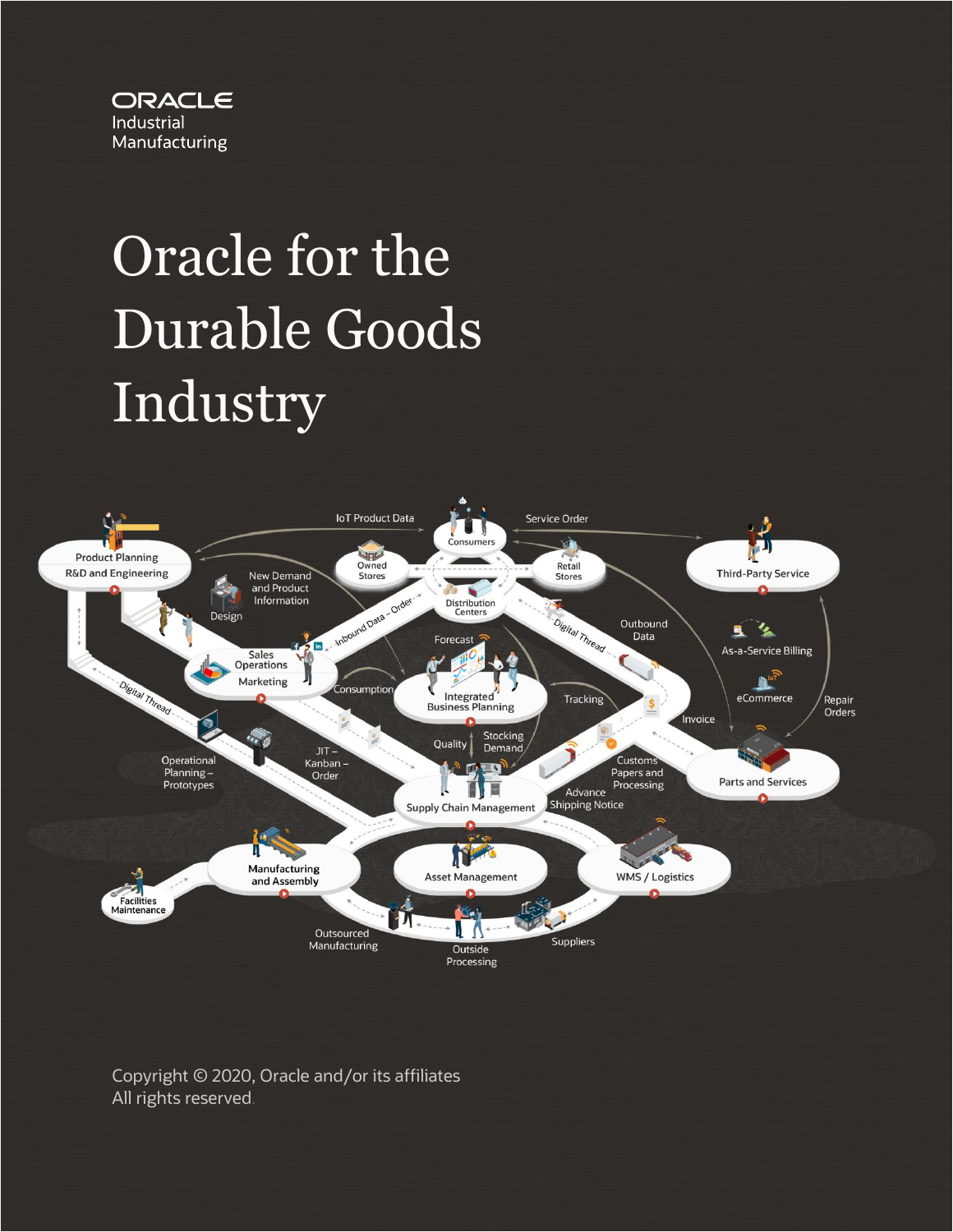The durable goods industry continues to grow globally. Demand for products are bolstered by growing wealth in developing economies and the buying power of millennials. Product innovation is also driving new demand, spurring customers to replace in-service assets with products that provide more value. Counter balancing this growth is an increase in raw material costs and competitive pressures. To respond to these challenges, durable goods companies must tightly integrate retail and consumer channels, drive product innovation, and optimize their supply chain.

Complex sourcing and distribution channels make business disruptions commonplace and requires capabilities to operate in both B2B and B2C markets. The consumer is also changing (especially millennials) and is relying less on retail interactions and more on social media and other online research. Mobile customers expect digital capabilities in their products and shopping experiences and are much more comfortable buying online. To meet these evolving demands of the consumer, companies must extend their traditional demand management processes and market to the consumer digitally and enhance the consumer buying experience.

Leading durable goods companies are transforming by engaging consumers earlier in the buying cycle and incorporating feedback from these consumers into the innovation and product development processes. These digital market insights allow for smarter decision making to drive improvements across supply chain, manufacturing, and service.

With growing product specialization, increasing supply chain costs, and greater market complexity, the need for greater business agility is clear. The durable goods market is being disrupted, and you must adapt:

- Global markets create new opportunities but also new competitors
- Direct customer relationships are difficult but are key to delivering high value experiences and complimentary revenue models
- Shorter development life cycles and product innovation is required to create new demand and generate brand differentiation
- Global sourcing creates uncertainties and management complexity
- Automation continues at an increasing pace due to competitive pressures and workforce shortages
- Demand management and channel inventory visibility challenges affect operations efficiency and customer satisfaction
- Uncertain tariffs and taxes threaten integrated business plans and established supply chains

### **Key Business Drivers**

- Supply Chain Resiliency
- **•** Globalization
- Service Economy
- Accelerated Development
- Regulation / Compliance
- Automation
- Workforce Challenges
- Tariffs and Taxes
- Supply Chain Digitalization

### **Consumer Behaviors**

- Social media is a significant source for product information
- Mobile devices are the engagement model of choice
- They want brands that align with their social values
- They prefer immediate, low effort shopping and fulfillment
- They desire product personalization
- They are value oriented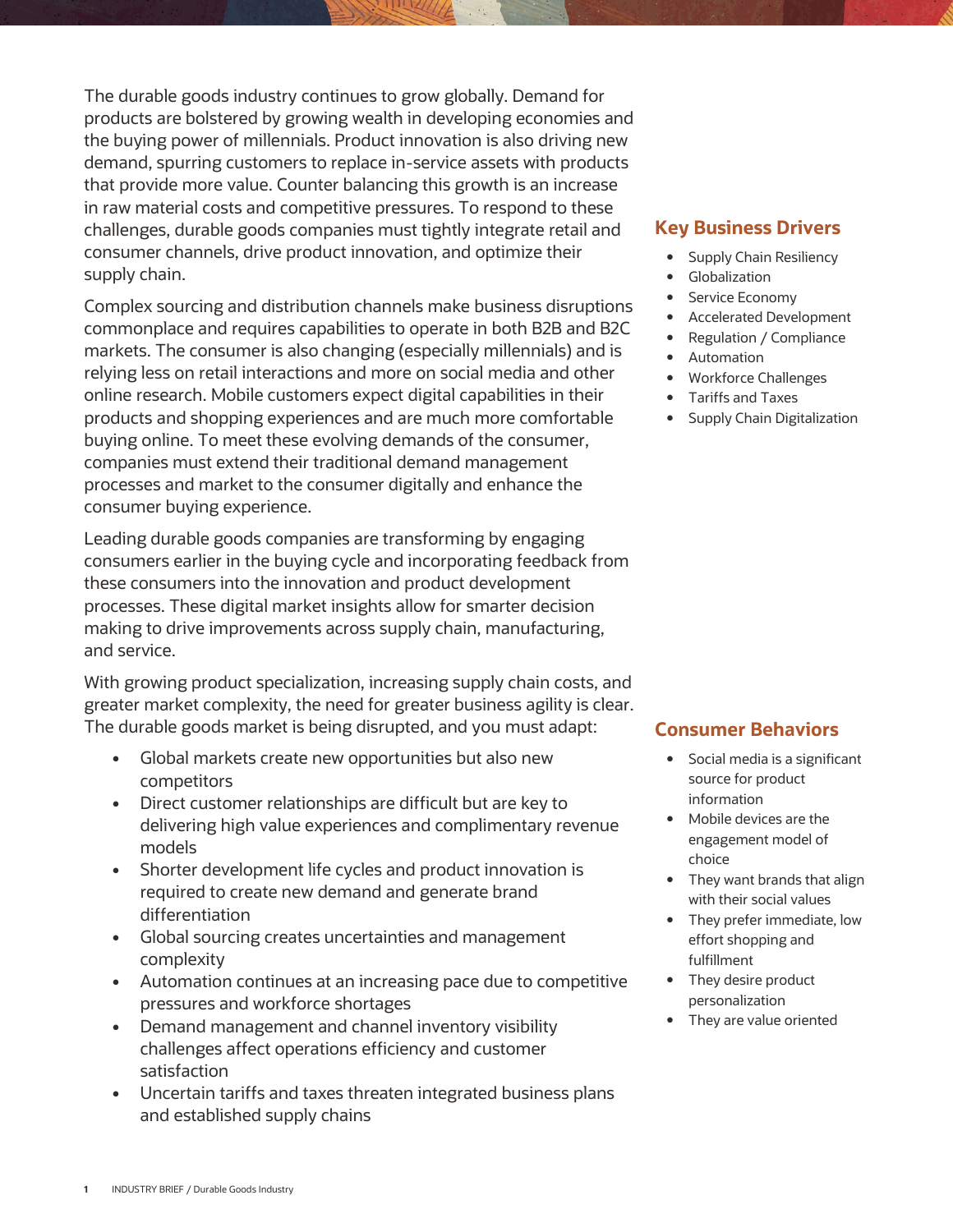Oracle's industry-leading cloud solutions provide a comprehensive platform to efficiently manage your core business and address your unique needs as a durable goods manufacturer. Leveraging advanced digital and analytical technologies, Oracle Cloud drives operational excellence across critical areas of commerce, configuration and PLM, supply chain management, manufacturing, production management, asset management, and service and repair.

## **Digital Transformation with Oracle Cloud**

Smart durable goods companies are looking at digitally transforming their business by leveraging game-changing technologies such as artificial intelligence (AI), industrial internet of things (IIoT), blockchain, additive manufacturing, and augmented and virtual reality (AR/VR). These advanced technologies combined with Oracle's best-of-breed cloud applications give you the foundation needed to improve agility, reduce costs, and drive innovation across your business.

Deploying Oracle's leading cloud solution enables you to have a digital thread to tie together your operational and management information systems so you can maximize the benefits of the digitally connected enterprise. Contextualizing data from your value chain provides analytic insights needed to transform how you operate and better serve your customers. Built-in, pre-configured analytics deliver immediate returns and help you make smarter decisions about your business. Future proof your business and stay protected with a cloud-based architecture that ensures your company stays on the leading edge.



## **Enabling the Digitally Connected Enterprise**

Leveraging technology to improve enterprise visibility, speed, and agility

## **Digital Marketing and Commerce**

Sell everywhere on any platform with [Oracle's CX Commerce solution](https://www.oracle.com/applications/customer-experience/ecommerce/). Traditional distributor and store selling can be complimented with a seamless digital experience which is integrated into market analytics using AI for deeper consumer insights. [Oracle Infinity](https://www.oracle.com/marketingcloud/products/digital-analytics/) can help you understand online buyer behavior and provide operational advantages for enhanced market visibility and more responsive fulfillment operations. Create an immersive sales channel that will improve order

[Oracle ERP Cloud Recognized as](https://www.oracle.com/corporate/pressrelease/erp-cloud-leader-gartner-012919.html)  [the Only Leader in Gartner Magic](https://www.oracle.com/corporate/pressrelease/erp-cloud-leader-gartner-012919.html)  [Quadrant Report](https://www.oracle.com/corporate/pressrelease/erp-cloud-leader-gartner-012919.html)

[Oracle Recognized as a Leader in](https://www.oracle.com/corporate/pressrelease/oracle-leader-gartner-mq-cloud-financial-planning-100719.html)  [Gartner Magic Quadrant for](https://www.oracle.com/corporate/pressrelease/oracle-leader-gartner-mq-cloud-financial-planning-100719.html)  [Cloud Financial Planning and](https://www.oracle.com/corporate/pressrelease/oracle-leader-gartner-mq-cloud-financial-planning-100719.html)  [Analysis Solutions](https://www.oracle.com/corporate/pressrelease/oracle-leader-gartner-mq-cloud-financial-planning-100719.html)

[Oracle Recognized as a Leader in](https://www.oracle.com/corporate/pressrelease/oracle-leader-scp-gartner-mq-101518.html)  [the Magic Quadrant for Supply](https://www.oracle.com/corporate/pressrelease/oracle-leader-scp-gartner-mq-101518.html)  [Chain Planning System of Record](https://www.oracle.com/corporate/pressrelease/oracle-leader-scp-gartner-mq-101518.html)

[Oracle Recognized as a Leader in](https://blogs.oracle.com/scm/oracle-leader-2020-gartner-magic-quadrant-wms)  [Gartner Magic Quadrant for](https://blogs.oracle.com/scm/oracle-leader-2020-gartner-magic-quadrant-wms)  [Warehouse Management](https://blogs.oracle.com/scm/oracle-leader-2020-gartner-magic-quadrant-wms)  **[Systems](https://blogs.oracle.com/scm/oracle-leader-2020-gartner-magic-quadrant-wms)** 

[Oracle Named A Leader in](https://www.oracle.com/corporate/pressrelease/gartner-mq-manufacturing-cloud-121619.html)  [Gartner Magic Quadrant for](https://www.oracle.com/corporate/pressrelease/gartner-mq-manufacturing-cloud-121619.html)  [Manufacturing Execution](https://www.oracle.com/corporate/pressrelease/gartner-mq-manufacturing-cloud-121619.html)  [Systems](https://www.oracle.com/corporate/pressrelease/gartner-mq-manufacturing-cloud-121619.html)

[Oracle Named a Leader in](https://blogs.oracle.com/cx/oracle-named-a-leader-in-2019-gartner-magic-quadrant-for-field-service-management)  [Gartner Magic Quadrant for Field](https://blogs.oracle.com/cx/oracle-named-a-leader-in-2019-gartner-magic-quadrant-for-field-service-management)  [Service Management](https://blogs.oracle.com/cx/oracle-named-a-leader-in-2019-gartner-magic-quadrant-for-field-service-management)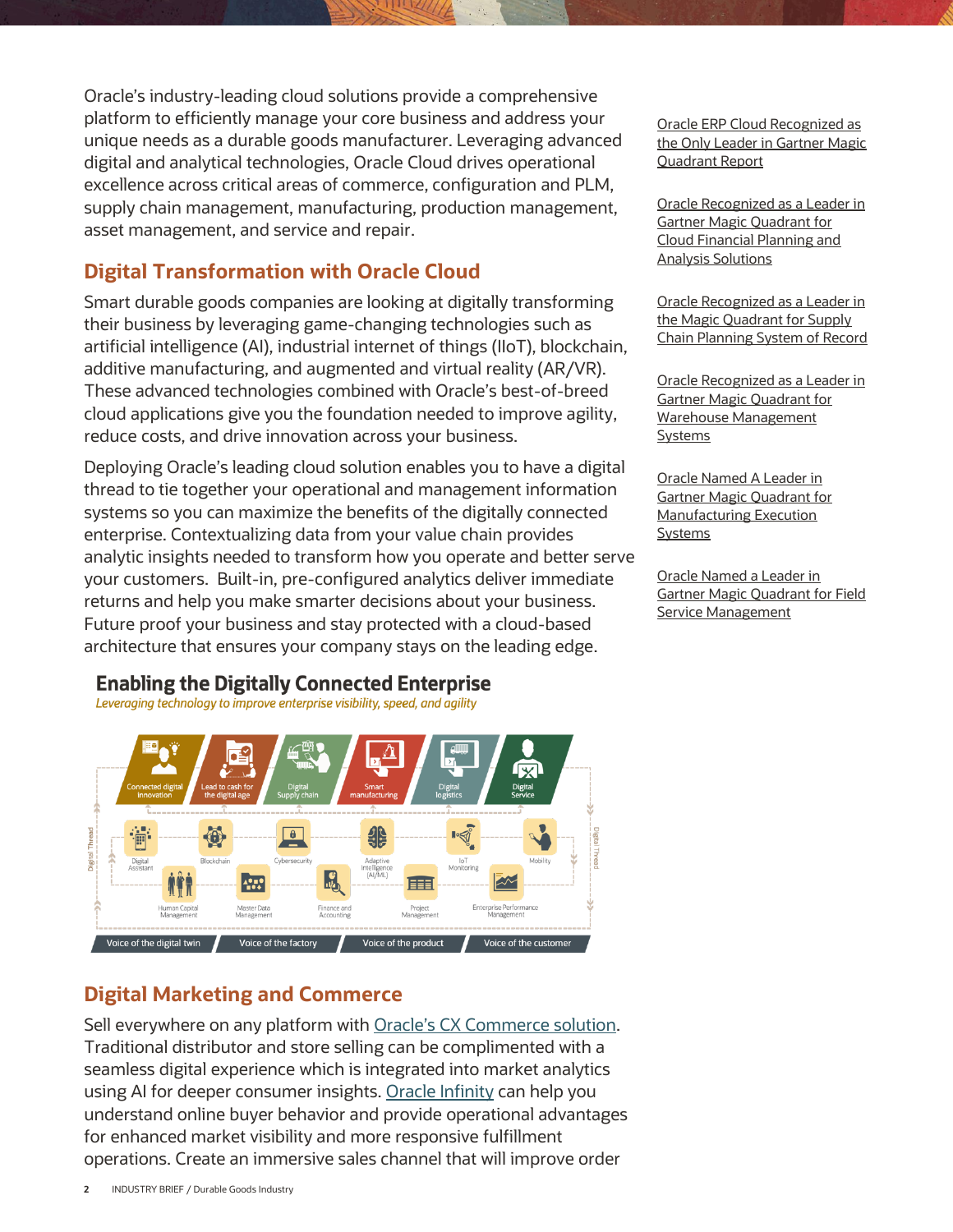conversion by adding [Loyalty Management](https://www.oracle.com/applications/customer-experience/sales/loyalty-cloud.html) and [Product Configuration](https://www.oracle.com/applications/customer-experience/cpq/) abilities to your customers' shopping experience.

## **Integrated Business Planning and Execution**

Leveraging IoT, AI, and prescriptive analytics, Oracle's [Integrated](https://www.oracle.com/industries/high-tech/agile-planning-execution.html)  [Business Planning and Execution \(IBPX\)](https://www.oracle.com/industries/high-tech/agile-planning-execution.html) solution provides continuous feedback from planning and plan execution to enable faster response times to changing market conditions. Monthly or quarterly plans are too slow. Instead, react to changes in the market instantly and re-align product, demand, supply, and financial plans to current realities. Easily identify performance gaps and uncover opportunities for improvement as you implement an integrated business planning process that drives operational efficiencies and higher profitability.

## **Configuration and PLM**

Today's customers demand greater customization. The resulting array of product configurations and options create complexity in every element of the value chain. Durable goods companies require solutions that are not siloed but leverage a singular data model that creates interoperability from engineering, order management, and production versioning, through service and end of life. [Oracle's Product Lifecycle](https://www.oracle.com/applications/supply-chain-management/product-lifecycle-management/)  [Management \(PLM\)](https://www.oracle.com/applications/supply-chain-management/product-lifecycle-management/) Cloud solution facilitates the synchronization of your engineering development process and data through digital publishing, thereby reducing development cycle times, decreasing costs, improving quality, and providing a continuous feedback loop for product innovation. By utilizing IoT, advanced analytics, and cloudconnected solutions, the digital thread through your value chain provides the backbone to collect operational data and derive product design and deployment insights. Formalize product innovation with Oracle's completely integrated ideate-to-retirement solution.

## **Production and Asset Management**

The operational requirements of the durable goods industry rely on large industrial investments. This makes optimizing production and facilities utilization critical in this competitive, low margin market. Managing high product mix for production and equipment resources on [Oracle's Supply Chain Planning](https://www.oracle.com/applications/supply-chain-management/), [AI Apps for Supply Chain and](https://www.oracle.com/applications/ai-apps/supply-chain-and-manufacturing/)  [Manufacturing,](https://www.oracle.com/applications/ai-apps/supply-chain-and-manufacturing/) an[d IoT Asset Monitoring](https://www.oracle.com/internet-of-things/saas-applications.html) enables a robust Asset Performance Management (APM) strategy for your business. This set of Oracle monitoring and analytic applications enable condition tracking, predictive maintenance, maintenance management integration, and quality insights through machine learning, enabling higher asset utilization for your smart factory strategy. With Oracle's [Smart Manufacturing](https://www.oracle.com/industries/industrial-manufacturing/smart-manufacturing.html) solution, companies can better predict and resolve maintenance requirements, correlate quality issues to machine and environmental factors, reduce downtime, and improve overall quality.

"After a thorough market evaluation, we chose Oracle Service Cloud because it provides us with a fully integrated customer interaction solution across all channels and for all platforms, without needing to change our agents' working methodology. If you want to find the right answer to a customer question—in the customer's local language and targeted to his location—then Oracle Service Cloud is the industry's best tool."

#### **- Pascal Monnier**

IS/IT Manager Special.T by Nestle, Nestle S.A.